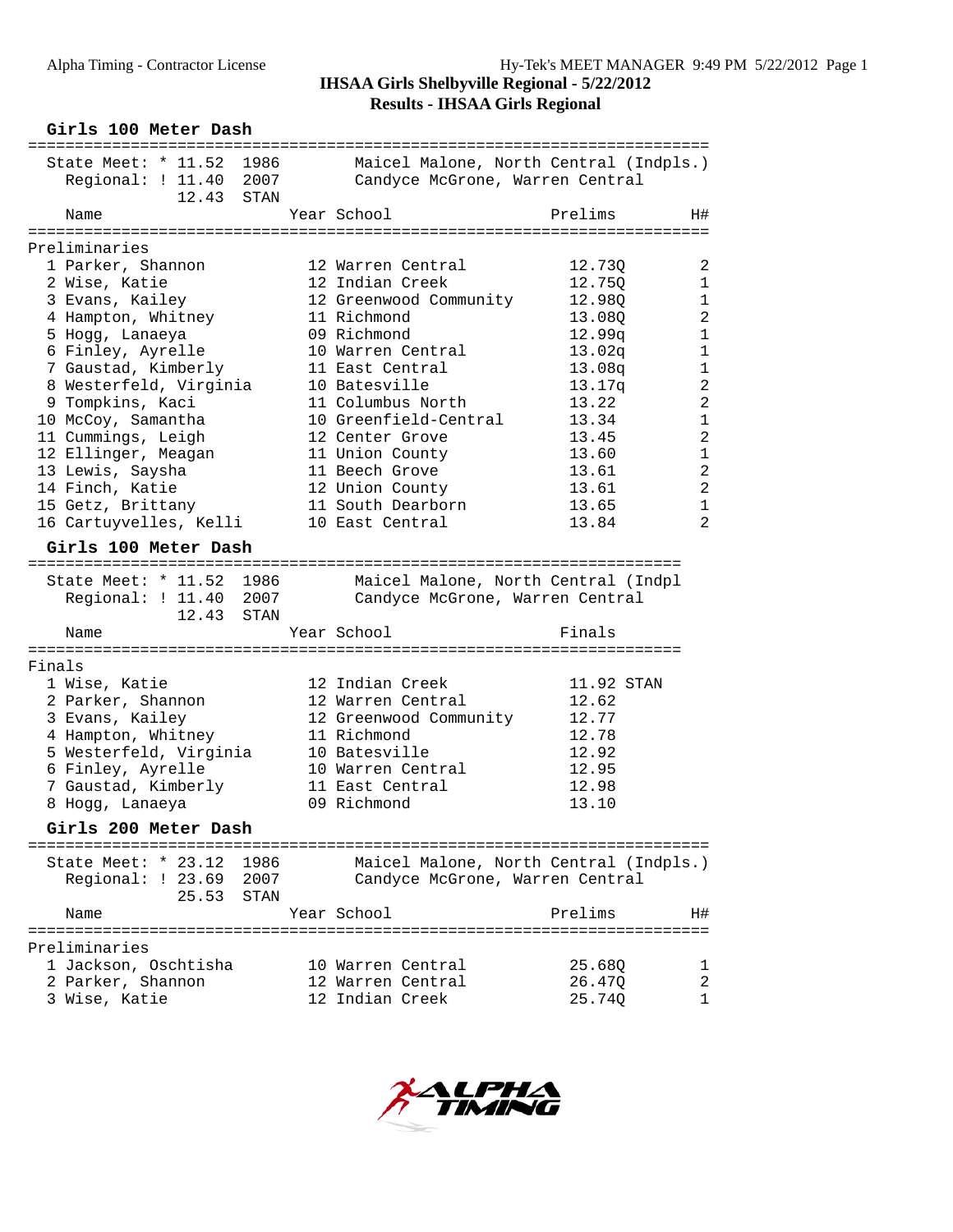| Girls 200 Meter Dash                                                                                                                                                                                                                                                                    |      |                                                                                                                                                                                                                                                               |                                                                                                                      |                                                                                                                                                            |
|-----------------------------------------------------------------------------------------------------------------------------------------------------------------------------------------------------------------------------------------------------------------------------------------|------|---------------------------------------------------------------------------------------------------------------------------------------------------------------------------------------------------------------------------------------------------------------|----------------------------------------------------------------------------------------------------------------------|------------------------------------------------------------------------------------------------------------------------------------------------------------|
| 4 Tompkins, Kaci<br>5 Fluegel, Nicole<br>6 Rios, Melissa<br>7 Taylor, Brooklyn<br>8 Cummings, Leigh<br>9 Getz, Brittany<br>10 Schonauer, Faith<br>11 Denhart, Sydney<br>12 Davis, Kylee<br>13 Brandt, Samantha<br>14 Wheeler, Paige<br>15 Rennekamp, Kathryn<br>-- Westerfeld, Virginia |      | 11 Columbus North<br>12 New Palestine<br>11 Whiteland Community<br>11 Richmond<br>12 Center Grove<br>11 South Dearborn<br>09 New Palestine<br>10 Hagerstown<br>12 Cambridge Ci<br>11 Batesville<br>11 New Castle Chrysler<br>09 Lawrenceburg<br>10 Batesville | 26.98Q<br>26.21q<br>27.18q<br>27.46q<br>27.54q<br>27.67<br>27.71<br>28.34<br>28.45<br>28.77<br>28.77<br>28.94<br>DNF | $\overline{2}$<br>1<br>$\overline{2}$<br>$\mathbf{1}$<br>2<br>$\mathbf 1$<br>$\overline{2}$<br>$\mathbf 1$<br>$\overline{a}$<br>2<br>2<br>$\mathbf 1$<br>1 |
| Girls 200 Meter Dash                                                                                                                                                                                                                                                                    |      |                                                                                                                                                                                                                                                               |                                                                                                                      |                                                                                                                                                            |
| State Meet: * 23.12 1986<br>Regional: ! 23.69 2007<br>25.53                                                                                                                                                                                                                             | STAN | Maicel Malone, North Central (Indpl<br>Candyce McGrone, Warren Central                                                                                                                                                                                        |                                                                                                                      |                                                                                                                                                            |
| Name                                                                                                                                                                                                                                                                                    |      | Year School                                                                                                                                                                                                                                                   | Finals                                                                                                               |                                                                                                                                                            |
| Finals                                                                                                                                                                                                                                                                                  |      |                                                                                                                                                                                                                                                               |                                                                                                                      |                                                                                                                                                            |
| 1 Wise, Katie<br>2 Parker, Shannon<br>3 Fluegel, Nicole<br>4 Jackson, Oschtisha<br>5 Rios, Melissa<br>6 Tompkins, Kaci<br>7 Cummings, Leigh<br>8 Taylor, Brooklyn<br>Girls 400 Meter Dash                                                                                               |      | 12 Indian Creek<br>12 Warren Central<br>12 New Palestine<br>10 Warren Central<br>11 Whiteland Community<br>11 Columbus North<br>12 Center Grove<br>11 Richmond                                                                                                | 25.22 STAN<br>26.06<br>26.14<br>26.24<br>26.60<br>27.21<br>27.45<br>28.62                                            |                                                                                                                                                            |
| State Meet: * 52.42 1986<br>Regional: ! 56.15 2009<br>57.67                                                                                                                                                                                                                             | STAN | Maicel Malone, North Central (Indpls.)<br>Logan Hayes, Warren Central                                                                                                                                                                                         |                                                                                                                      |                                                                                                                                                            |
| Name                                                                                                                                                                                                                                                                                    |      | Year School                                                                                                                                                                                                                                                   | Finals                                                                                                               | H#                                                                                                                                                         |
| 1 Sims, Gabby<br>2 Rigsbee, Gjenesis<br>3 Kendall, Kaitlyn<br>4 Dickmann, Allie<br>5 Finch, Katie<br>6 Goldsmith, Rylee<br>7 Patton, Hannah<br>8 Poindexter, Hannah<br>9 Taft, Kirsten<br>10 Taylor, Natalia<br>11 Gaines, Makayla                                                      |      | 10 Columbus North<br>11 Whiteland Community<br>10 Franklin Central<br>11 Greenfield-Central<br>12 Union County<br>10 Batesville<br>10 East Central<br>09 Columbus North<br>12 Franklin Central<br>10 Warren Central<br>10 Connersville                        | 58.05<br>59.47<br>59.71<br>59.80<br>59.94<br>1:01.05<br>1:01.27<br>1:01.74<br>1:02.15<br>1:02.36<br>1:02.67          | 2<br>2<br>$\overline{c}$<br>2<br>$\sqrt{2}$<br>$\overline{c}$<br>$\sqrt{2}$<br>1<br>1<br>$\sqrt{2}$<br>1                                                   |
| 12 King, Alyssa<br>13 Herzog, Grace                                                                                                                                                                                                                                                     |      | 09 Center Grove<br>09 Milan                                                                                                                                                                                                                                   | 1:02.93<br>1:03.55                                                                                                   | $\mathbf 1$<br>1                                                                                                                                           |

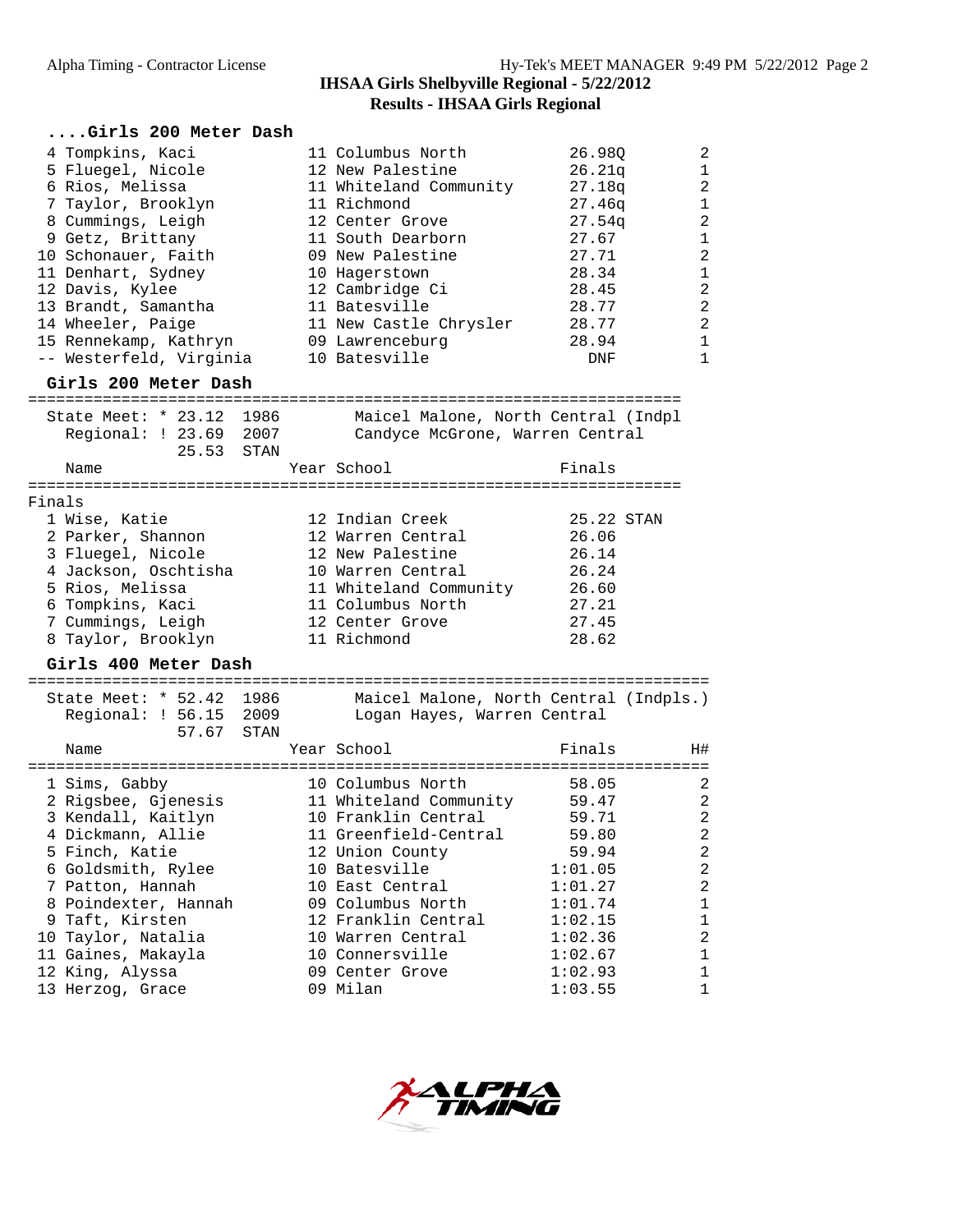# **Results - IHSAA Girls Regional**

| Girls 400 Meter Dash                                   |                                                         |                    |   |
|--------------------------------------------------------|---------------------------------------------------------|--------------------|---|
| 14 Maier, Meredith                                     | 10 Oldenburg Academy                                    | 1:03.78            | 1 |
| 15 Green, Tyairrah                                     | 10 Richmond                                             | 1:03.90            | 1 |
| 16 Bartlett, Connor                                    | 12 Hagerstown                                           | 1:04.13            | 1 |
| Girls 800 Meter Run                                    |                                                         |                    |   |
|                                                        |                                                         |                    |   |
| State Meet: * 2:08.91 2011<br>Regional: ! 2:11.90 2008 | Abbey Farley, Park Tutor<br>Kathy Klump, South Dearborn |                    |   |
| 2:17.38<br>STAN                                        |                                                         |                    |   |
| Name                                                   | Year School                                             | Finals             |   |
| 1 Jackson, Meredith                                    | 12 Franklin Central                                     | $2:16.41$ STAN     |   |
| 2 Talhelm, Julia                                       | 12 Franklin Central                                     | 2:17.92            |   |
| 3 Devine, Sydney                                       | 11 Indian Creek                                         | 2:18.57            |   |
| 4 Joray, Lauren                                        | 11 New Palestine                                        | 2:21.70            |   |
| 5 Sollman, Rachael                                     | 11 Columbus North                                       | 2:23.76            |   |
| 6 Myers, Ashley                                        | 12 Edinburgh                                            | 2:25.61            |   |
| 7 Kuntz, Ann                                           | 12 Oldenburg Academy 2:26.06                            |                    |   |
| 8 Leveridge, Hannah                                    | 12 New Castle Chrysler 2:26.87                          |                    |   |
| 9 Jackson, Joye                                        | 10 Warren Central                                       | 2:32.51            |   |
| 10 Wiczynski, Teresa                                   | 12 Columbus East                                        | 2:33.82            |   |
| 11 Bruns, Bridget                                      | 12 Oldenburg Academy 2:34.12                            |                    |   |
| 12 Risch, Renee                                        | 09 Union County                                         | 2:34.22            |   |
| 13 McDaniel, Kearstin                                  | 12 Hagerstown                                           | 2:34.43            |   |
| 14 Back, Casey                                         | 10 Knightstown                                          | 2:35.54            |   |
| 15 Meyer, Anna                                         | 10 Batesville                                           | 2:37.97            |   |
| 16 Gausman, Kelsey                                     | 09 Batesville                                           | 2:39.64            |   |
| Girls 1600 Meter Run                                   |                                                         |                    |   |
| State Meet: * 4:43.46 2011                             | Waverly Neer, Culver Acedemies                          |                    |   |
| Regional: ! 4:59.86 2008                               | Renee Masterson, Beech Grove                            |                    |   |
| 5:06.68<br>STAN                                        |                                                         |                    |   |
| Name                                                   | Year School                                             | Finals             |   |
| 1 Schoettmer, Victoria                                 | 11 Center Grove                                         | 5:10.41            |   |
| 2 Talhelm, Carolyn                                     | 11 Franklin Central                                     | 5:13.27            |   |
| 3 Kuntz, Ann                                           | 12 Oldenburg Academy                                    | 5:14.63            |   |
| 4 Nolting, Natalie                                     | 11 Franklin Central                                     | 5:18.53            |   |
| 5 Muse, Danielle                                       | 10 Whiteland Community 5:25.01                          |                    |   |
| 6 Rogers, Hayley                                       | 10 Hagerstown                                           | 5:25.55            |   |
| 7 Jones, Constance (hope)                              | 09 Warren Central                                       | 5:25.86            |   |
| 8 Wiczynski, Teresa                                    | 12 Columbus East                                        | 5:28.68            |   |
| 9 Lahmann, Katie                                       | 12 Richmond                                             | 5:28.97            |   |
| 10 Wolfe, Laurel                                       | 12 Columbus North                                       | 5:30.15            |   |
| 11 Mosley, Ashley                                      | 11 Northeastern                                         | 5:36.25            |   |
| 12 Gausman, Kelsey                                     | 09 Batesville<br>09 Connersville                        | 5:38.52            |   |
| 13 Phillips, Courtney<br>14 Bruns, Bridget             | 12 Oldenburg Academy                                    | 5:39.77<br>5:44.33 |   |
| 15 Nolley, Ashley                                      | 12 Shelbyville                                          | 5:47.51            |   |
| 16 Harnishfeger, Rebecca                               | 09 Franklin County                                      | 5:53.27            |   |
|                                                        |                                                         |                    |   |

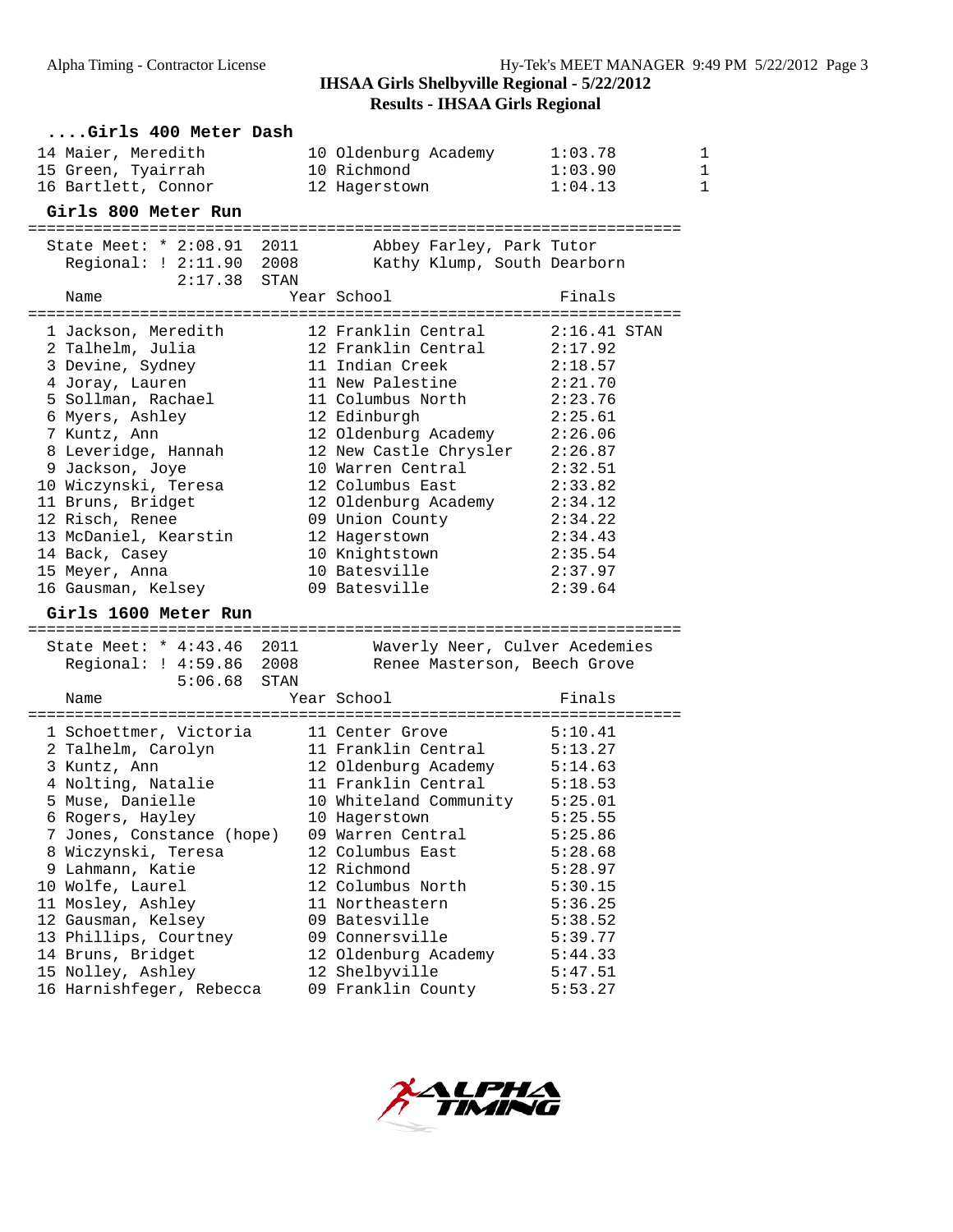**Girls 3200 Meter Run**

| State Meet: * 10:20.66 2011 |      |                               | Waverly Neer, Culver Academies |                |
|-----------------------------|------|-------------------------------|--------------------------------|----------------|
| Regional: ! 10:55.90 1989   |      | Katie Stern, Connersville     |                                |                |
| 11:20.71                    | STAN |                               |                                |                |
| Name                        |      | Year School                   | Finals                         |                |
|                             |      |                               |                                |                |
| 1 Caldwell, Mackenzie       |      | 10 Columbus North             | $11:08.67$ STAN                |                |
| 2 Schoettmer, Victoria      |      | 11 Center Grove               | $11:18.47$ STAN                |                |
| 3 Wolfe, Caryn              |      | 11 Columbus North             | 11:24.79                       |                |
| 4 Burnett, Delainey         |      | 11 Center Grove               | 11:41.71                       |                |
| 5 McCann, Lexi              |      | 09 Franklin Central           | 11:42.75                       |                |
| 6 Billingsley, Sarah        |      | 10 Oldenburg Academy          |                                |                |
|                             |      |                               | 11:45.90                       |                |
| 7 Baughman, Haley           |      | 12 Warren Central             | 11:54.86                       |                |
| 8 Daugherty, Rachel         |      | 12 Warren Central             | 12:05.72                       |                |
| 9 Adams, Cailyn             |      | 09 Franklin Central           | 12:07.34                       |                |
| 10 Rogers, Hayley           |      | 10 Hagerstown                 | 12:14.97                       |                |
| 11 Phillips, Courtney       |      | 09 Connersville               | 12:26.17                       |                |
| 12 Nichols, Crystal         |      | 10 South Dearborn             | 12:26.88                       |                |
| 13 Repp, Sarah              |      | 09 Connersville               | 12:32.99                       |                |
| 14 Harnishfeger, Rebecca    |      | 09 Franklin County            | 12:42.09                       |                |
| 15 Billingsley, Rachel      |      | 10 Oldenburg Academy          | 12:54.66                       |                |
| 16 Webster, Audrey          |      | 12 Northeastern               | 13:34.88                       |                |
| Girls 100 Meter Hurdles     |      |                               |                                |                |
|                             |      |                               |                                |                |
| State Meet: * 13.95 2005    |      | Vanneisha Ivy, Muncie Central |                                |                |
| Regional: ! 14.44 2003      |      | Lorian Price, Warren Central  |                                |                |
| 15.09<br>STAN               |      |                               |                                |                |
| Name                        |      | Year School                   | Prelims                        | H#             |
|                             |      |                               |                                |                |
| Preliminaries               |      |                               |                                |                |
| 1 Ertel, Keri               |      | 09 Jennings County            | 15.550                         | 2              |
| 2 Lemons, Jalencia          |      | 12 Richmond                   | 15.77Q                         | 1              |
| 3 Zehner, Corinne           |      | 12 New Palestine              | 15.860                         | $\overline{2}$ |
| 4 Weston, Kenzie            |      | 11 Connersville               |                                | $\mathbf 1$    |
|                             |      |                               | 16.08Q                         |                |
| 5 Callahan, Rachel          |      | 12 East Central               | 16.14q                         | $\mathbf 1$    |
| 6 Clay, Dajaie              |      | 11 Warren Central             | 16.17q                         | $\overline{a}$ |
| 7 Redmon, Caitlyn           |      | 09 Warren Central             | 16.21q                         | $\mathbf 1$    |
| 8 Thomas, Emily             |      | 10 Knightstown                | 16.35q                         | $\overline{a}$ |
| 9 Bantz, Emily              |      | 11 Union County               | 16.42                          | $\overline{c}$ |
| 10 Krutulis, Rachel         |      | 10 Greenwood Community        | 16.58                          | $\mathbf{1}$   |
| 11 Cruse, Ciera             |      | 10 Center Grove               | 16.71                          | $\mathbf 1$    |
| 12 Kolodzik, Jaclyn         |      | 12 Rising Sun                 | 16.79                          | $\mathbf 1$    |
| 13 Gill, Jaclyn             |      | 12 Columbus North             | 16.99                          | $\overline{2}$ |
| 14 Bowling, Kelsey          |      | 09 Jac-Cen-Del                | 17.22                          | $\sqrt{2}$     |
| 15 Ginn, Rebecca            |      | 10 East Central               | 17.29                          | $\overline{a}$ |
| 16 Tromble, Mackenzie       |      | 11 Franklin Central           | 17.32                          | $\mathbf 1$    |
|                             |      |                               |                                |                |

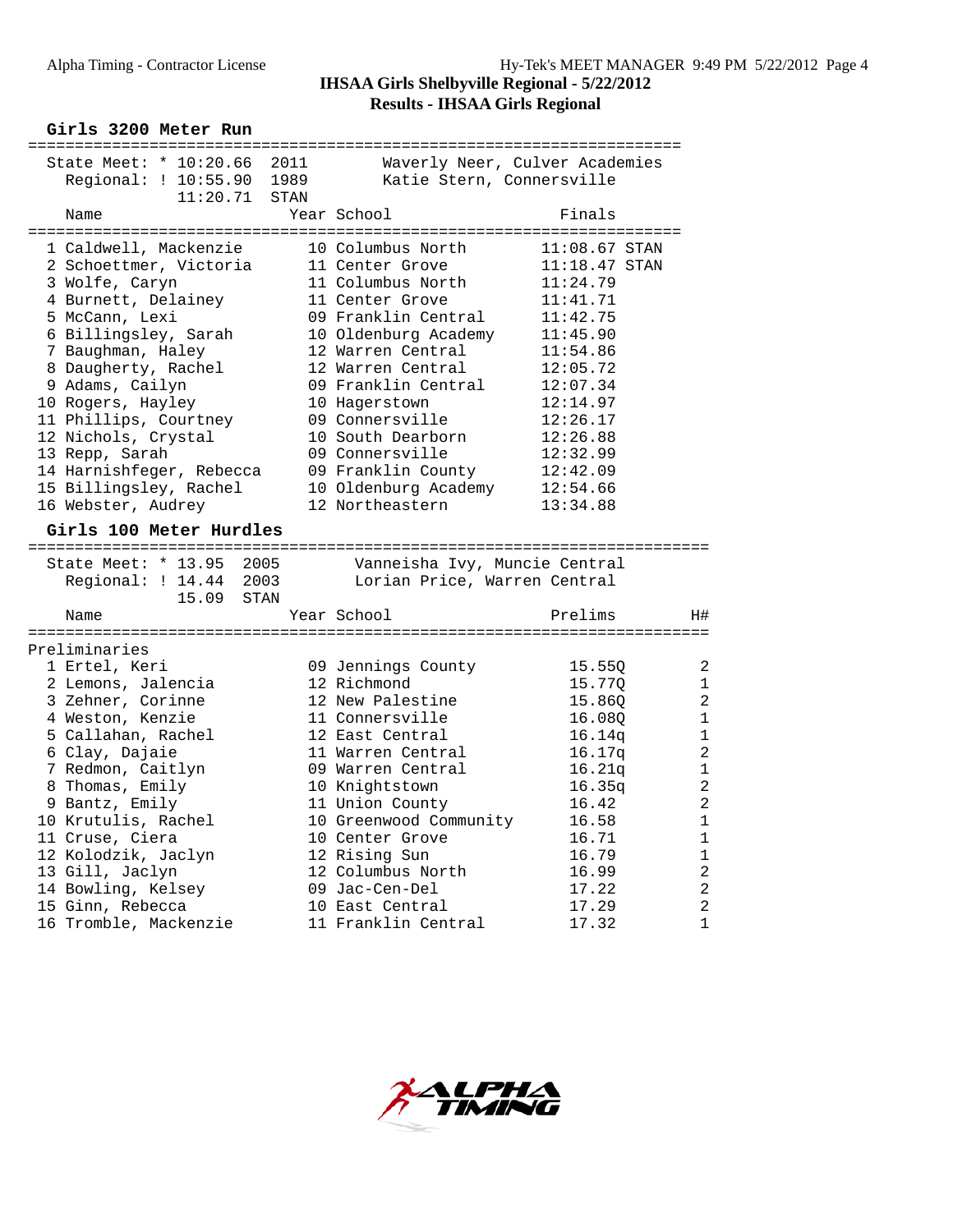|        | Girls 100 Meter Hurdles                                                            |      |                                                               |            |                |
|--------|------------------------------------------------------------------------------------|------|---------------------------------------------------------------|------------|----------------|
|        | ==============<br>State Meet: * 13.95 2005<br>Regional: ! 14.44 2003<br>15.09 STAN |      | Vanneisha Ivy, Muncie Central<br>Lorian Price, Warren Central |            |                |
|        | Name                                                                               |      | Year School                                                   | Finals     |                |
|        |                                                                                    |      |                                                               |            |                |
| Finals | 1 Lemons, Jalencia                                                                 |      | 12 Richmond                                                   | 15.17      |                |
|        | 2 Ertel, Keri                                                                      |      | 09 Jennings County                                            | 15.25      |                |
|        | 3 Zehner, Corinne                                                                  |      | 12 New Palestine                                              | 15.58      |                |
|        | 4 Clay, Dajaie                                                                     |      | 11 Warren Central                                             | 15.67      |                |
|        | 5 Callahan, Rachel                                                                 |      | 12 East Central                                               | 15.75      |                |
|        | 6 Weston, Kenzie                                                                   |      | 11 Connersville                                               | 15.80      |                |
|        | 7 Redmon, Caitlyn                                                                  |      | 09 Warren Central                                             | 16.42      |                |
|        | 8 Thomas, Emily                                                                    |      | 10 Knightstown                                                | 16.47      |                |
|        | Girls 300 Meter Hurdles                                                            |      |                                                               |            |                |
|        | State Meet: * 42.03 2011                                                           |      | Skyler Carpenter, Westview                                    |            |                |
|        | Regional: ! 43.93 2009                                                             |      | Sara Bernzott, Connersville                                   |            |                |
|        | 45.63 STAN                                                                         |      |                                                               |            |                |
|        | Name                                                                               |      | Year School                                                   | Finals     | H#             |
|        | 1 Zehner, Corinne                                                                  |      | 12 New Palestine                                              | 45.26 STAN | 2              |
|        | 2 Bantz, Emily                                                                     |      | 11 Union County                                               | 45.50 STAN | 2              |
|        | 3 Tromble, Mackenzie                                                               |      | 11 Franklin Central                                           | 45.53 STAN | $\overline{2}$ |
|        | 4 Ertel, Keri                                                                      |      | 09 Jennings County                                            | 46.55      | $\overline{2}$ |
|        | 5 Ricke, Kirsten                                                                   |      | 09 Oldenburg Academy                                          | 46.98      | $\overline{2}$ |
|        | 6 Cruse, Ciera                                                                     |      | 10 Center Grove                                               | 47.13      | $\overline{a}$ |
|        | 7 Cook, Bailey                                                                     |      | 09 Franklin Central                                           | 47.82      | $\overline{a}$ |
|        | 8 Newell, Allison                                                                  |      | 11 Columbus East                                              | 48.06      | $\mathbf{1}$   |
|        | 9 Anderson, Ashley                                                                 |      | 12 Warren Central                                             | 48.14      | $\mathbf{1}$   |
|        | 10 Weston, Kenzie                                                                  |      | 11 Connersville                                               | 48.22      | $\overline{2}$ |
|        | 11 Gill, Jaclyn                                                                    |      | 12 Columbus North                                             | 48.94      | $\mathbf{1}$   |
|        | 12 Smith, Lindy                                                                    |      | 10 Hagerstown                                                 | 49.59      | $\mathbf{1}$   |
|        | 13 Ginn, Rebecca                                                                   |      | 10 East Central                                               | 50.35      | $\mathbf{1}$   |
|        | 14 Kolodzik, Jaclyn                                                                |      | 12 Rising Sun                                                 | 51.69      | 1              |
|        | -- Ricke, Julia                                                                    |      | 12 North Decatur                                              | FS         | 1              |
|        | -- Lemons, Jalencia                                                                |      | 12 Richmond                                                   | DNF        | $\mathbf{1}$   |
|        | Girls 4x100 Meter Relay                                                            |      |                                                               |            |                |
|        | State Meet: * 45.75 2003                                                           |      | Fort Wayne Northrop, Fort Wayne Northr                        |            |                |
|        |                                                                                    |      | Adams, Rox, Carr, Robinson                                    |            |                |
|        | Regional: ! 46.79                                                                  | 2007 | Warren Central                                                |            |                |
|        |                                                                                    |      | Bruen, McGrone, Summers, Wright                               |            |                |
|        | 48.75                                                                              | STAN |                                                               | Finals     |                |
|        | School                                                                             |      |                                                               |            | H#             |
|        | 1 Warren Central<br>" A '                                                          |      |                                                               | 49.21      | 2              |
|        | 1) Clay, Dajaie 11                                                                 |      | 2) Finley, Ayrelle 10                                         |            |                |
|        | 3) Jackson, Oschtisha 10                                                           |      | 4) Parker, Shannon 12                                         |            |                |
|        |                                                                                    |      |                                                               |            |                |

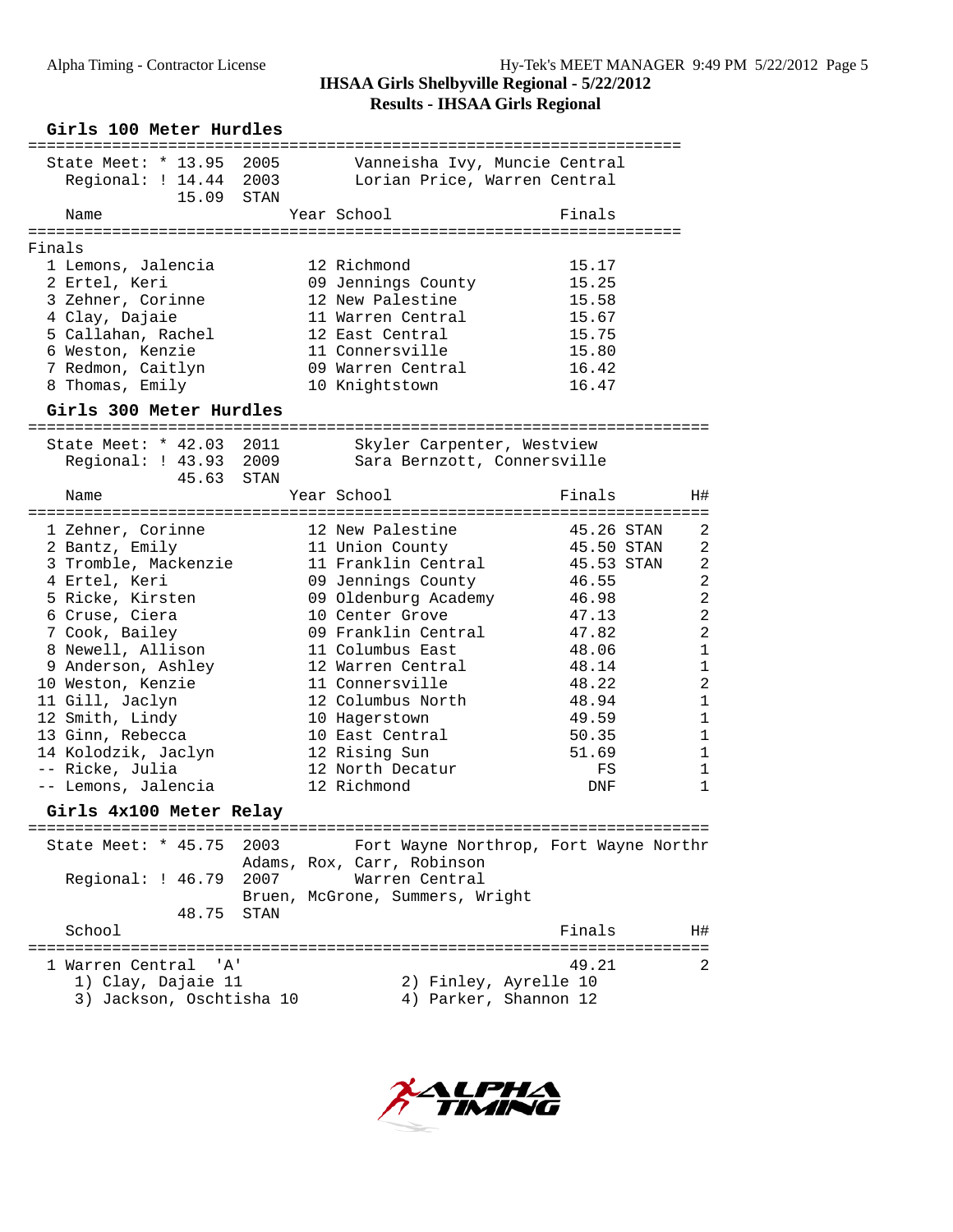**....Girls 4x100 Meter Relay** 5) Anderson, Ashley 12 6) Pennington, Keishiana 11 7) Redmon, Caitlyn 09 8) Taylor, Natalia 10 1) Fluegel, Nicole 12 2) Zehner, Corinne 12 3) Kehrt, Lauren 12 4) Schonauer, Faith 09 5) Matus, Katie 11 6) Joray, Lauren 11 1) Lemons, Jalencia 12 2) Taylor, Brooklyn 11 3) Hogg, Lanaeya 09 4) Hampton, Whitney 11 5) Green, Tyairrah 10 6) Carlin, Stormy 09 7) Lewis, Sommer 11 and 8) Conley, Chloe 10 1) Allen, Tylor 10 2) Krutulis, Rachel 10 3) Evans, Kailey 12 (4) Hite, Sydney 10 5) Brady, Caitlin 10 6) Long, Morgan 11 1) Cummings, Leigh 12 2) Clinker, Aaliyah 10 3) Rosebrough, Erin 10  $\hskip1cm$  4) Cruse, Ciera 10 5) Britt, Tory 11 6) Patton, Jenna 12 7) Pennington, Taylor 09 8) Clute, Sydney 12 1) Callahan, Rachel 12 2) Cartuyvelles, Kelli 10 3) Gaustad, Kimberly 11 (4) Fette, Olivia 09 5) Corn, Courtney 10 (6) Ginn, Rebecca 10 7) Gober, Samantha 12 8) Jackson, Rachel 10 1) Place, Kaitlynn 10 2) Poteet, Madeline 11 3) Rios, Melissa 11 4) Pinkerman, Olivia 11 5) Ballain, Julia 09 (6) Corda, Alexis 09 7) Kirk, Alexandra 09 (8) 1) Mills, Brittany 11 2) Schimmel, Brittany 11 3) Getz, Brittany 11 (4) Zoller, Morgan 09 5) Brasier, Alexis 12 6) Morehead, Alexis 10 7) Caswell, Sydney 09 8) Martini, Nicole 10 1) Spivey, Trisha 09 2) Bantz, Emily 11 3) Ellinger, Emily 09 4) Ellinger, Meagan 11 5) Allbright, Shannon 10 (6) 1) DeCapua, Jacqueline 12 2) DeCapua, Danielle 10 3) Dinter, Ina 11 4) McCoy, Samantha 10 5) Lewis, Regan 09 6) Johnson, Taylor 11 7) Singco, Tori 09 8) Young, Allyson 10 1) Brandt, Samantha 11 2) Rozman, Emily 11 3) Forbeck, Kelsey 10 4) Werner, Elizabeth 10 5) Brandt, Abigail 09 6) Straber, Natalie 09 7) McCray, Whitney 11 8) Westerfeld, Virginia 10 1) Birdsong, Breya 11 2) Bowell, Lakin 11

2 New Palestine 'A' 32 22 22 23 249.55 3 Richmond 'A' 49.92 2 4 Greenwood Community 'A' 50.32 2 5 Center Grove 'A' 50.50 2 6 East Central 'A' 50.93 2 7 Whiteland Community 'A' 51.59 2 8 South Dearborn 'A' 52.05 1 9 Union County 'A' 52.80 1 10 Greenfield-Central 'A' 53.39 1 11 Batesville 'A' 53.39 1 12 Franklin Central 'A' 53.76 1

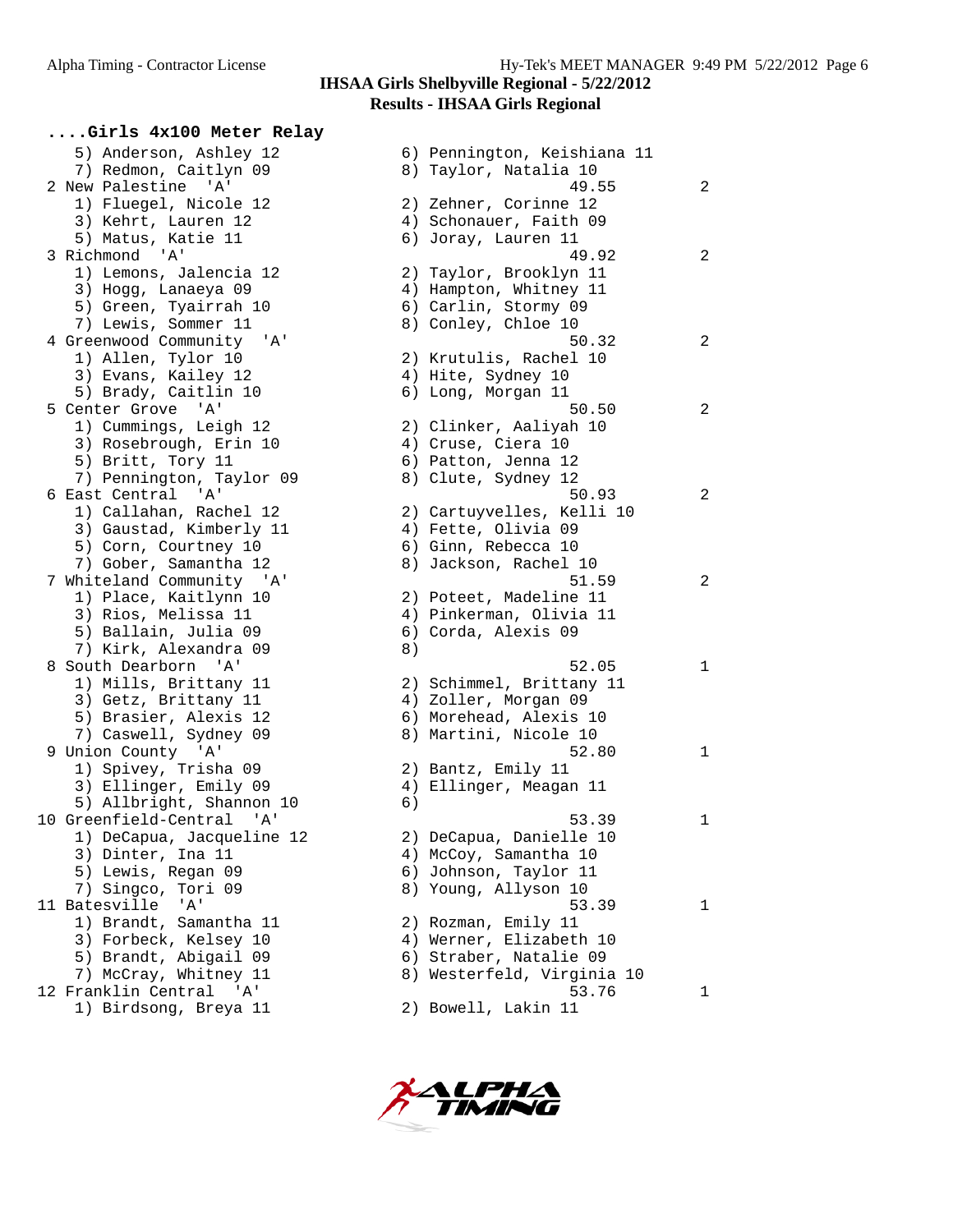#### Alpha Timing - Contractor License Hy-Tek's MEET MANAGER 9:49 PM 5/22/2012 Page 7 **IHSAA Girls Shelbyville Regional - 5/22/2012 Results - IHSAA Girls Regional**

**....Girls 4x100 Meter Relay** 3) Casey, Jasmine 10 4) Turner, Mackenzie 09 5) Moles, Emily 12 6) Robertson, Allyson 10 7) Tromble, Mackenzie 11 8) Al-anzi, Jasmine 12 13 Hagerstown 'A' 53.76 1 1) Smith, Lindy 10 2) Denhart, Sydney 10 3) Matanich, Marissa 09  $\hskip1cm$  4) Gray, Erin 12 5) Edwards, Samantha 09 6) Bush, Macie 09 14 Milan 'A' 54.59 1 1) Herzog, Grace 09 2) Peetz, Kayla 10 3) Strassell, Jessie 12 4) Thomas, Lauren 10 15 Centerville 'A' 55.63 1 1) Eadler, Tori 11 2) Lingg, Alexa 11 3) Truette, Maddie 10 4) Sullivan, Mikayla 11 5) Stamper, Cierra 12 (6) Wert, Makayla 09 -- Columbus North 'A' DQ 2 out of zone 1) Hofmeister, Malissa 11 2) Malone, Olivia 09 3) Peters, Janelle 09 (4) Tompkins, Kaci 11 5) Britt, Lindsey 11 6) Douglas, Chaevana 11 7) Freudenthaler, Jessie 11  $\qquad \qquad$  8) Gill, Jaclyn 12

**Girls 4x400 Meter Relay**

========================================================================= State Meet: \* 3:47.37 2011 Lawrence North M Brooks, A Franklin, A Spencer, C Miller Regional: ! 3:56.94 2003 Warren Central, Warren Central Adams, Assefa, Cunningham, Seehase 3:58.82 STAN School and H# is a set of the set of the set of the set of the set of the set of the set of the set of the set o ========================================================================= 1 New Palestine 'A' 3:57.41 STAN 2 1) Zehner, Corinne 12 2) Fluegel, Nicole 12 3) Joray, Lauren 11 (4) Kehrt, Lauren 12 5) Pennybaker, Sydney 11 6) Brittain, Jillian 09 2 Warren Central 'A' 3:58.04 STAN 2 1) Finley, Ayrelle 10 2) Jackson, Oschtisha 10 3) Parker, Shannon 12 4) Taylor, Natalia 10 5) Anderson, Ashley 12 6) Peoples, Jasmine 09 7) Jackson, Joye 10 (8) 3 Franklin Central 'A' 3:59.95 2 1) Jackson, Meredith 12 2) Kendall, Kaitlyn 10 3) Talhelm, Julia 12 4) Tromble, Mackenzie 11 5) Cook, Bailey 09 6) Tibbs, Tamara 11 7) Taft, Kirsten 12 a 4 Columbus North 'A' 4:04.20 2 1) Peters, Janelle 09 2) Sims, Gabby 10 3) Hofmeister, Malissa 11 4) Sollman, Rachael 11 5) Gill, Jaclyn 12 6) Poindexter, Hannah 09 7) Herrick, Amelia 09 8) Perry, Riley 09 5 Center Grove 'A' 4:07.66 1 1) Cummings, Leigh 12 2) King, Alyssa 09 3) Timmons, Jordan 11 (4) Cruse, Ciera 10

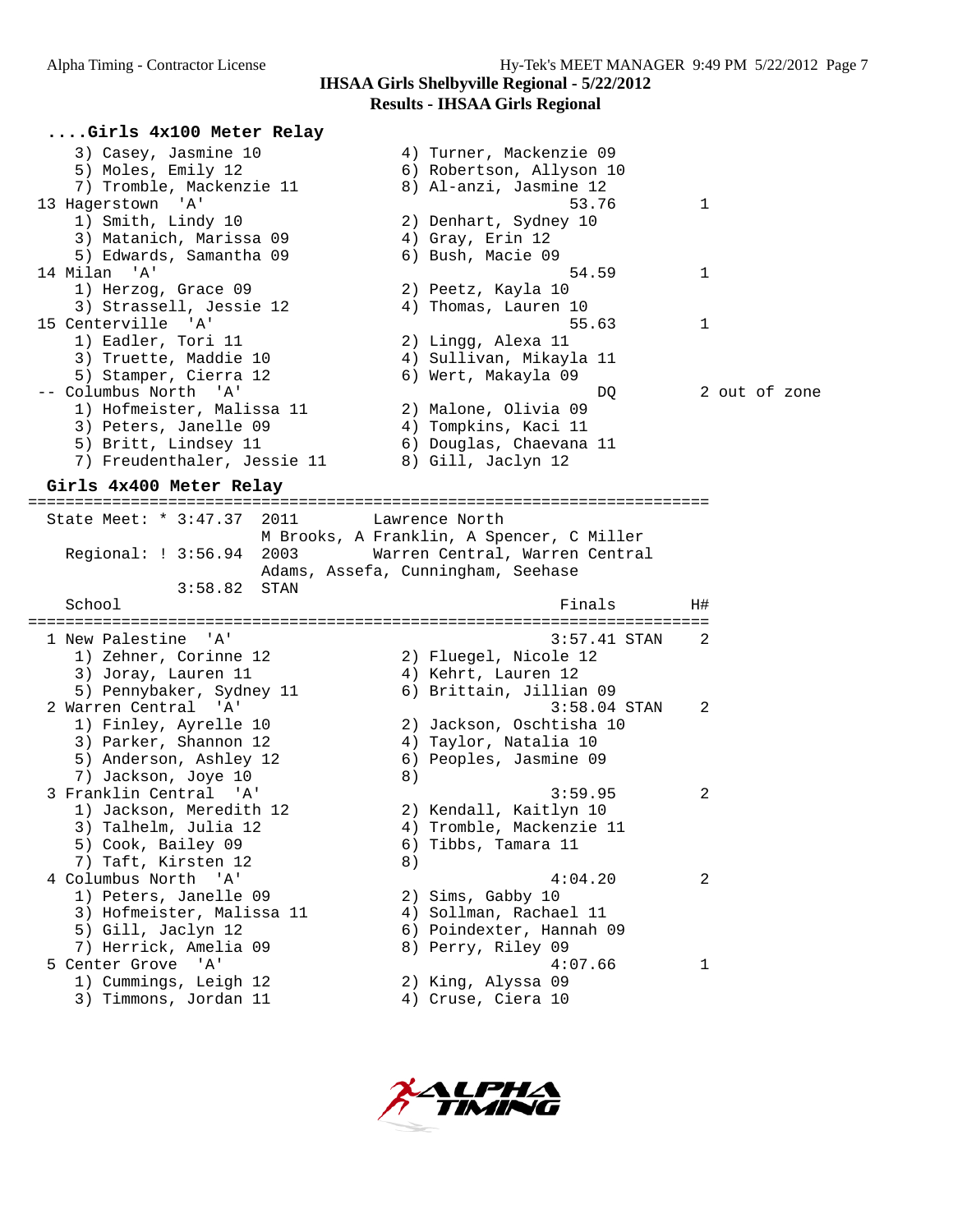**....Girls 4x400 Meter Relay** 5) Britt, Tory 11 6) Clute, Sydney 12 7) Rosebrough, Erin 10 8) Coryell, Stephanie 12 1) Callahan, Rachel 12 2) Gaustad, Kimberly 11 3) Gober, Samantha 12  $\hspace{1cm}$  4) Patton, Hannah 10 5) Koschmeder, Emily 10  $\,$  6) Gore, Briana 09 7) Petrocelli, Ashley 09 8) Ravenna, Katie 09 1) Bantz, Emily 11 2) Risch, Renee 09 3) Ellinger, Meagan 11  $\qquad \qquad$  4) Finch, Katie 12 5) Ellinger, Emily 09 6) Spivey, Trisha 09 1) Bartlett, Connor 12 2) Denhart, Sydney 10 3) Rueter, Nyla 12 (4) Reneau, Kasey 12 5) Neal, Riley 09 6) Dick, Amelia 09 1) Ricke, Kirsten 09 2) Bruns, Bridget 12 3) Kuntz, Ann 12 4) Maier, Meredith 10 5) Billingsley, Sarah 10 6) Unkrich, Courtney 11 1) Muse, Danielle 10 2) Pinkerman, Olivia 11 3) Rigsbee, Gjenesis 11 4) Rios, Melissa 11 5) Ballain, Julia 09 (6) Corda, Alexis 09 7) Messer, Zoe 10 8) Accinelli, Brianna 09 1) Zoller, Morgan 09 2) Brasier, Alexis 12 3) Getz, Brittany 11 4) Hetzer, Kadijah 10 5) Martini, Nicole 10 6) McLaughlin, Kaitlyn 10 7) Schimmel, Brittany 11 and 8) Biggs, Ariel 09 1) Costello, Catey 12 2) Lewis, Sommer 11 3) Green, Tyairrah 10  $\hskip1cm \hskip1cm 4$ ) Lahmann, Katie 12 5) Taylor, Brooklyn 11 (6) Bell, Megan 09 7) Satterfield, Siarra 09 8) Conley, Chloe 10 1) Meer, Emily 11 2) Oesterling, Madison 10 3) Rozman, Emily 11 4) Goldsmith, Rylee 10 5) Bedel, Monica 10 6) Nobbe, Andrea 11 7) Brandt, Abigail 09 8) Gausman, Kelsey 09 1) Weston, Kenzie 11 2) Gaines, Makayla 10 3) Hamilton, Morgan 09 4) Bottomley, Katlyn 10 5) Crawford, Kelsey 10 6) Phillips, Courtney 09 1) Dickmann, Allie 11 2) Lewis, Regan 09 3) Purvis, Kara 11 4) McKeeman, Katie 12 5) McCoy, Samantha 10 6) Morris, Jessica 11 7) Gottwald, Rachel 09 8) Singco, Tori 09 1) Scheidt, Alexis 09 2) Wiczynski, Teresa 12

 6 East Central 'A' 4:12.79 2 7 Union County 'A' 4:12.80 2 8 Hagerstown 'A' 4:17.98 2 9 Oldenburg Academy 'A' 4:19.00 1 10 Whiteland Community 'A' 4:20.05 1 11 South Dearborn 'A' 4:21.32 1 12 Richmond 'A' 4:21.59 1 13 Batesville 'A' 4:22.40 1 14 Connersville 'A' 4:23.30 1 15 Greenfield-Central 'A' 4:26.36 2 16 Columbus East 'A' 4:26.39 1 3) Macy, Molly 10 4) Wischmeier, Chase 09

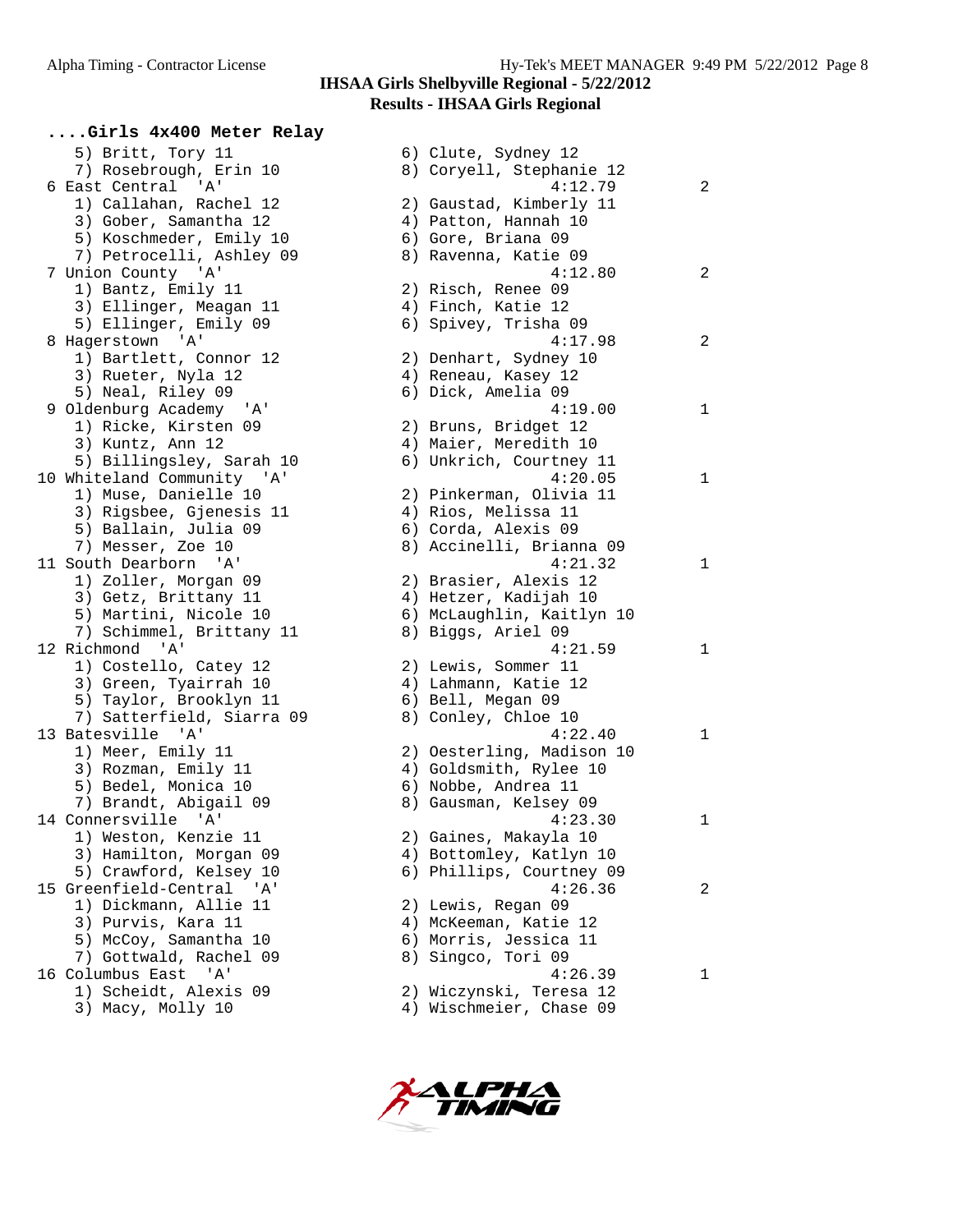| Girls 4x400 Meter Relay                                                                                                           |                                                                                                                                                                 |
|-----------------------------------------------------------------------------------------------------------------------------------|-----------------------------------------------------------------------------------------------------------------------------------------------------------------|
| 5) Gibson, Breanne 12<br>7) Wendel, Kaitlin 09                                                                                    | 6) Hendrickson, Andrea 10<br>8) Newell, Allison 11                                                                                                              |
| Girls 4x800 Meter Relay                                                                                                           |                                                                                                                                                                 |
| State Meet: * 9:03.77 2006                                                                                                        | Chesterton, Chesterton<br>Harvey, Peller, Bishel, Kehe<br>Regional: ! 9:25.89  5/24/2011  Franklin Central, Franklin Cen<br>A Green, M Jackson, K Taft, H Welch |
| 9:30.31<br>STAN<br>School                                                                                                         | Finals<br>H#                                                                                                                                                    |
|                                                                                                                                   |                                                                                                                                                                 |
| 1 Franklin Central 'A'<br>1) Jackson, Meredith 12<br>3) Talhelm, Julia 12<br>5) Bowell, Lakin 11<br>7) Talhelm, Carolyn 11        | 9:23.64!STAN<br>$\overline{2}$<br>2) Taft, Kirsten 12<br>4) Welch, Haley 10<br>6) Kendall, Kaitlyn 10<br>8) Nolting, Natalie 11                                 |
| 2 Columbus North 'A'<br>1) Sollman, Rachael 11<br>3) Caldwell, Mackenzie 10<br>5) Hofmeister, Malissa 11<br>7) Bowman, Aly 10     | $9:29.37$ STAN<br>2<br>2) Thornburg, Macey 12<br>4) Sims, Gabby 10<br>6) Wolfe, Laurel 12<br>8) Wolfe, Caryn 11                                                 |
| 3 Oldenburg Academy 'A'<br>1) Maier, Meredith 10<br>3) Bruns, Bridget 12<br>5) Billingsley, Rachel 10<br>7) Unkrich, Courtney 11  | 9:39.03<br>$\overline{2}$<br>2) Ricke, Kirsten 09<br>4) Kuntz, Ann 12<br>6) Billingsley, Sarah 10<br>8)                                                         |
| 4 Center Grove 'A'<br>1) Timmons, Jordan 11<br>3) Kovacs, Lindsey 10<br>5) Dishman, Shelbi 10<br>7) Buck, Grace 10                | 9:46.06<br>2<br>2) Burnett, Delainey 11<br>4) Tuttle, Abby 09<br>6) Schoettmer, Victoria 11<br>8) Dever, Rachel 10                                              |
| 5 Whiteland Community 'A'<br>1) Rigsbee, Gjenesis 11<br>3) Turley, Samantha 12<br>5) Accinelli, Brianna 09<br>7) Young, Mariah 11 | 9:53.84<br>2<br>2) Durham, Dayshah 12<br>4) Muse, Danielle 10<br>6) Messer, Zoe 10<br>8)                                                                        |
| 6 Roncalli 'A'<br>1) Darland, Erin 12<br>3) Quinn, Kenzie 09<br>5) Jahnke, Elise 11<br>7) Schultheis, Cassie 12                   | 10:02.04<br>2<br>2) Jackson, Laine 09<br>4) Schultheis, Kaitie 12<br>6) Owens, Kaitlin 10<br>8) Wilham, Kaleigh 09                                              |
| ' A'<br>7 Hagerstown<br>1) Rueter, Nyla 12<br>3) Rogers, Hayley 10<br>5) Neal, Riley 09                                           | $\overline{a}$<br>10:32.53<br>2) McDaniel, Kearstin 12<br>4) Reneau, Kasey 12<br>6) Dick, Amelia 09                                                             |
| 8 Greenfield-Central<br>'' A '<br>1) Flora, Rebecca 10<br>3) Purvis, Kara 11<br>5) Gottwald, Rachel 09<br>7) Dickmann, Allie 11   | 10:38.36<br>1<br>2) McKeeman, Katie 12<br>4) Thompson, Bailey 09<br>6) Dupnick, Emily 11<br>8) Frame, Tera 09                                                   |

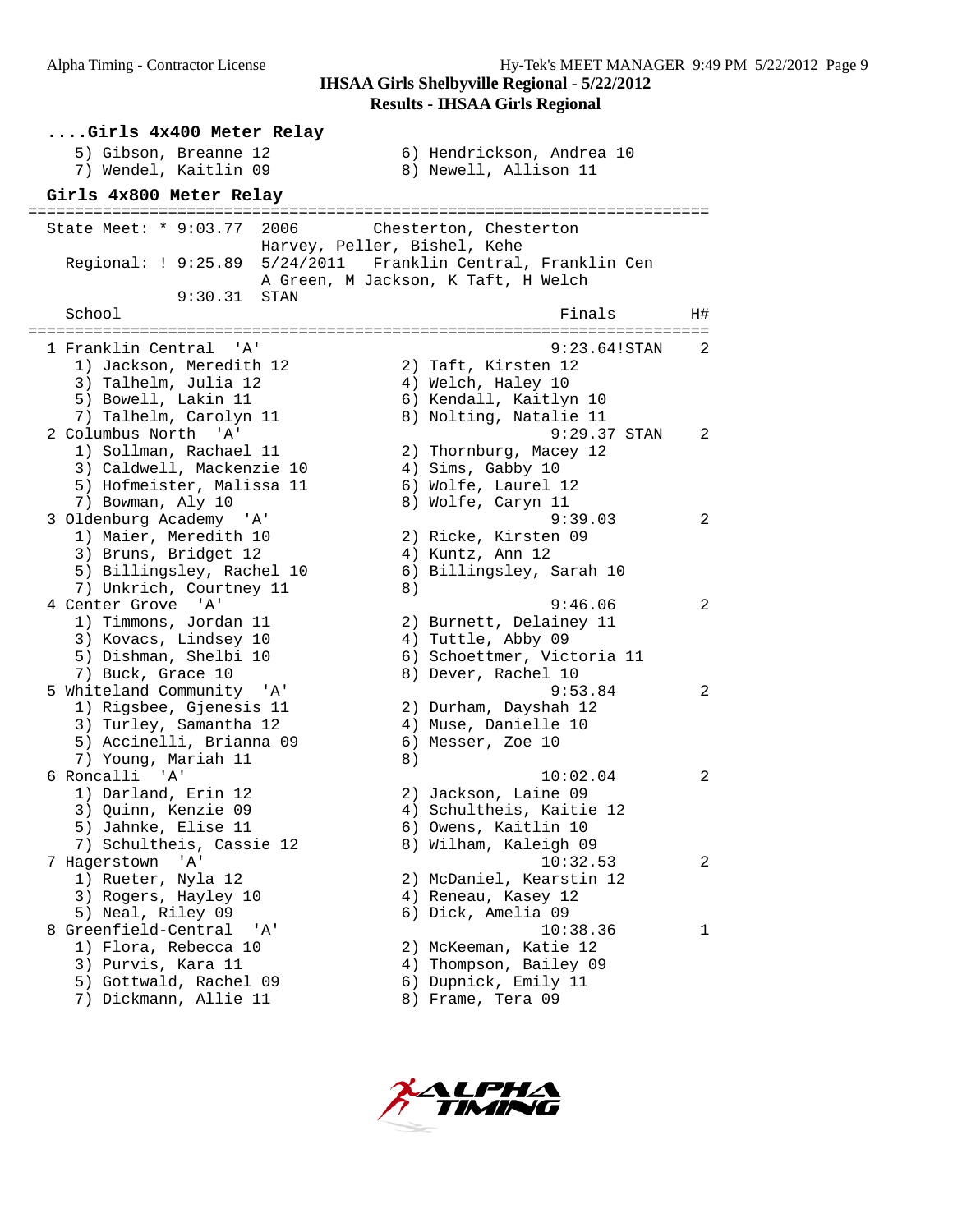#### **Results - IHSAA Girls Regional**

| Girls 4x800 Meter Relay       |                                |              |
|-------------------------------|--------------------------------|--------------|
| 9 Franklin County 'A'         | 10:44.33                       | $\mathbf{1}$ |
| 1) Koester, Caroline 12       | 2) Bowling, Ashley 12          |              |
| 3) Day, Haley 09              | 4) Harnishfeger, Rebecca 09    |              |
| 5) Bohman, Morgan 10          | 6)                             |              |
| 10 Greenwood Community 'A'    | 10:45.81                       | $\mathbf{1}$ |
| 1) Brown, Shelby 09           | 2) Rosado, Alyia 10            |              |
| 3) Gravely, Haley 11          | 4) Hite, Sydney 10             |              |
| 5) Cole, Chloe 09             | 6)                             |              |
| 11 South Dearborn 'A'         | 10:46.69                       | $\mathbf{1}$ |
| 1) Brasier, Alexis 12         | 2) Nichols, Crystal 10         |              |
| 3) Hayes, Morgan 10           | 4) Hetzer, Kadijah 10          |              |
| 5) McLaughlin, Kaitlyn 10     | 6) Merida, Brittany 10         |              |
| 7) Neuendorf, Megan 10        | 8) Daley, Jamie 11             |              |
| 12 Warren Central 'A'         | 10:46.96                       | 2            |
| 1) Ferbrache, Sydney 11       | 2) Paul, Hedy 12               |              |
| 3) Reese, Arianna 10          | 4) States, Mailika 11          |              |
| 5) Jones, Constance (hope) 09 | 6) Daugherty, Rachel 12        |              |
| 7) Baughman, Haley 12         | 8) Jackson, Joye 10            |              |
| 13 Batesville 'A'             | 10:56.09                       | 1            |
| 1) Lehfeldt, Hannah 11        | 2) Mobley, Olivia 11           |              |
| 3) Meyer, Anna 10             | 4) Krieg, Abigail 11           |              |
| 5) Cuttle, Elizabeth 09       | 6) Gausman, Kelsey 09          |              |
| 7) Goldsmith, Rylee 10        | 8)                             |              |
| 14 Connersville 'A'           | 11:01.53                       | 1            |
| 1) Bottomley, Katlyn 10       | 2) Cox, Jenna 12               |              |
| 3) Kaur, Preet 09             | 4) Crawford, Kelsey 10         |              |
| 5) Repp, Sarah 09             | 6) Phillips, Courtney 09       |              |
| 15 Centerville 'A'            | 11:14.90                       | 1            |
| 1) Ausmus, Jessi 11           | 2) Short, Shelby 09            |              |
| 3) Vance, Emily 11            | 4) Moore, Ally 11              |              |
| 5) Riggott, Taylor 11         | 6) Foster, Ashley 10           |              |
| 7) Stegall, Hannah 12         | 8) Hale, Cristen 10            |              |
| 16 New Castle Chrysler 'A'    | 11:33.01                       | 1            |
| 1) Foster, Becca 10           | 2) Frost, Kaitlin 10           |              |
| 3) Nicholson, Kristin 09      | 4) Herron, Correy 10           |              |
| 5) Bullens, Marissa 11        | 6) Leveridge, Hannah 12        |              |
| Girls High Jump               |                                |              |
| State Meet: $*$ 6-00<br>1985  | Angela Bradburn, Norwell       |              |
| Regional: ! 5-08 2003         | Mariesa Greene, Warren Central |              |
| $5 - 04.25$<br>STAN           |                                |              |

Name Year School Finals ====================================================================== 1 Lewis, Regan 09 Greenfield-Central 5-07.00 STAN 2 Mack, Erin 10 Columbus East 5-06.00 STAN 3 Kitchel, Mackenzie 12 Center Grove 5-03.00 4 Kolodzik, Jaclyn 12 Rising Sun J5-03.00 5 Clay, Dajaie 11 Warren Central 5-02.00 6 Rueter, Nyla 12 Hagerstown 5-00.00 7 Goldsmith, Rylee 10 Batesville J5-00.00

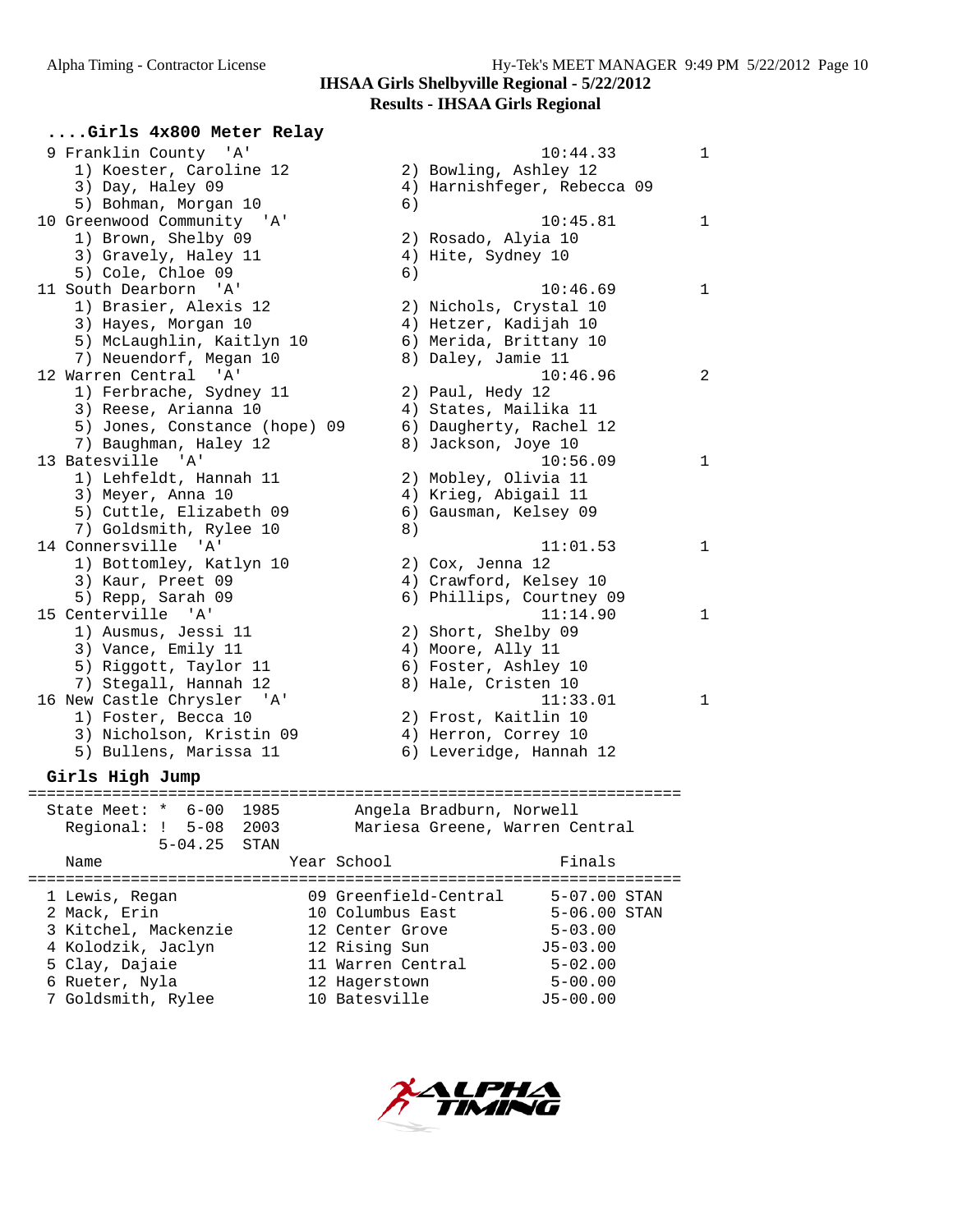| Girls High Jump                                                                                                                                                                                                                                                                                                         |                                                                                                                                                                                                                                                                                                                                                             |                                                                                                                                                                                                                           |
|-------------------------------------------------------------------------------------------------------------------------------------------------------------------------------------------------------------------------------------------------------------------------------------------------------------------------|-------------------------------------------------------------------------------------------------------------------------------------------------------------------------------------------------------------------------------------------------------------------------------------------------------------------------------------------------------------|---------------------------------------------------------------------------------------------------------------------------------------------------------------------------------------------------------------------------|
| 8 Schutt, Sarah<br>9 Perry, Bridget<br>9 Roper, Ali<br>9 Villiger, Kristin<br>12 Strassell, Jessie<br>12 McDaniel, Jordan<br>14 Redmon, Caitlyn<br>14 Pennington, Taylor<br>-- Smith, Lindy<br>-- Hastings, Jacquelyn<br>Girls Pole Vault                                                                               | 10 Connersville<br>11 Roncalli<br>12 Batesville<br>09 New Palestine<br>12 Milan<br>09 Hauser<br>09 Warren Central<br>09 Center Grove<br>10 Hagerstown<br>10 Rushville Co                                                                                                                                                                                    | $J5 - 00.00$<br>$4 - 10.00$<br>$4 - 10.00$<br>$4 - 10.00$<br>J4-10.00<br>$J4 - 10.00$<br>$J4 - 10.00$<br>$J4 - 10.00$<br>NH<br>NH                                                                                         |
|                                                                                                                                                                                                                                                                                                                         |                                                                                                                                                                                                                                                                                                                                                             |                                                                                                                                                                                                                           |
| State Meet: * 13-06.25 2009<br>$11 - 02.00$ STAN                                                                                                                                                                                                                                                                        | Ellie McCardwell, Homestead<br>Regional: ! 11-09 5/24/2011 Sydney Clute, Center Grove                                                                                                                                                                                                                                                                       |                                                                                                                                                                                                                           |
| Name                                                                                                                                                                                                                                                                                                                    | Year School                                                                                                                                                                                                                                                                                                                                                 | Finals                                                                                                                                                                                                                    |
| 1 Clute, Sydney<br>2 Elliott, Casey<br>3 Wieland, Chelsea<br>4 Hoffman, Kenzi<br>5 Baugh, Shae<br>5 Hountz, Emily<br>7 Smith, Kylie<br>8 West, Tara<br>9 Morris, Jessica<br>10 Hunt, Lauren<br>11 Andres, Josefa<br>12 Hardy, Kenna<br>13 Wheeler, Paige<br>14 Strobel, Dani<br>14 Kuhn, Caroline<br>-- Williams, Erica | 12 Center Grove<br>11 Center Grove<br>11 Columbus North<br>11 New Palestine<br>11 New Castle Chrysler 9-06.00<br>12 East Central<br>10 Franklin Community<br>10 South Dearborn<br>11 Greenfield-Central<br>12 Greenfield-Central<br>09 East Central<br>12 Franklin Central<br>11 New Castle Chrysler<br>10 Batesville<br>11 Rushville Co<br>10 Rushville Co | 12-03.00!STAN<br>$10 - 06.00$<br>J10-06.00<br>J10-06.00<br>$9 - 06.00$<br>$J9 - 06.00$<br>$J9 - 06.00$<br>$9 - 00.00$<br>$J9 - 00.00$<br>$8 - 06.00$<br>$J8 - 06.00$<br>$8 - 00.00$<br>$J8 - 00.00$<br>$J8 - 00.00$<br>NH |
| Girls Long Jump                                                                                                                                                                                                                                                                                                         |                                                                                                                                                                                                                                                                                                                                                             |                                                                                                                                                                                                                           |
| State Meet: * 20-04 1986<br>Regional: ! 18-09.50 2003<br>$17 - 03.25$ STAN<br>Name                                                                                                                                                                                                                                      | Tonya Sedwick, Jeffersonville<br>Lorian Price, Warren Central<br>Year School                                                                                                                                                                                                                                                                                | Finais                                                                                                                                                                                                                    |
| 1 Clay, Dajaie                                                                                                                                                                                                                                                                                                          | 11 Warren Central                                                                                                                                                                                                                                                                                                                                           | 17-04.00 STAN                                                                                                                                                                                                             |
| 2 Evans, Kailey<br>17-03.50 17-01.25                                                                                                                                                                                                                                                                                    | 16-07.25 17-00.50 FOUL 17-04 16-04.75 16-11.25<br>12 Greenwood Community<br>17-00.25<br>15-10.50 FOUL 16-09                                                                                                                                                                                                                                                 | 17-03.50 STAN                                                                                                                                                                                                             |
| 3 Redmon, Caitlyn<br>$16-05$ $16-06.75$                                                                                                                                                                                                                                                                                 | 09 Warren Central<br>16-11.25 16-11.50 FOUL FOUL                                                                                                                                                                                                                                                                                                            | $16 - 11.50$                                                                                                                                                                                                              |
| 4 Clute, Sydney<br>$16 - 06$ $16 - 10.75$                                                                                                                                                                                                                                                                               | 12 Center Grove<br>FOUL FOUL FOUL FOUL                                                                                                                                                                                                                                                                                                                      | $16 - 10.75$                                                                                                                                                                                                              |

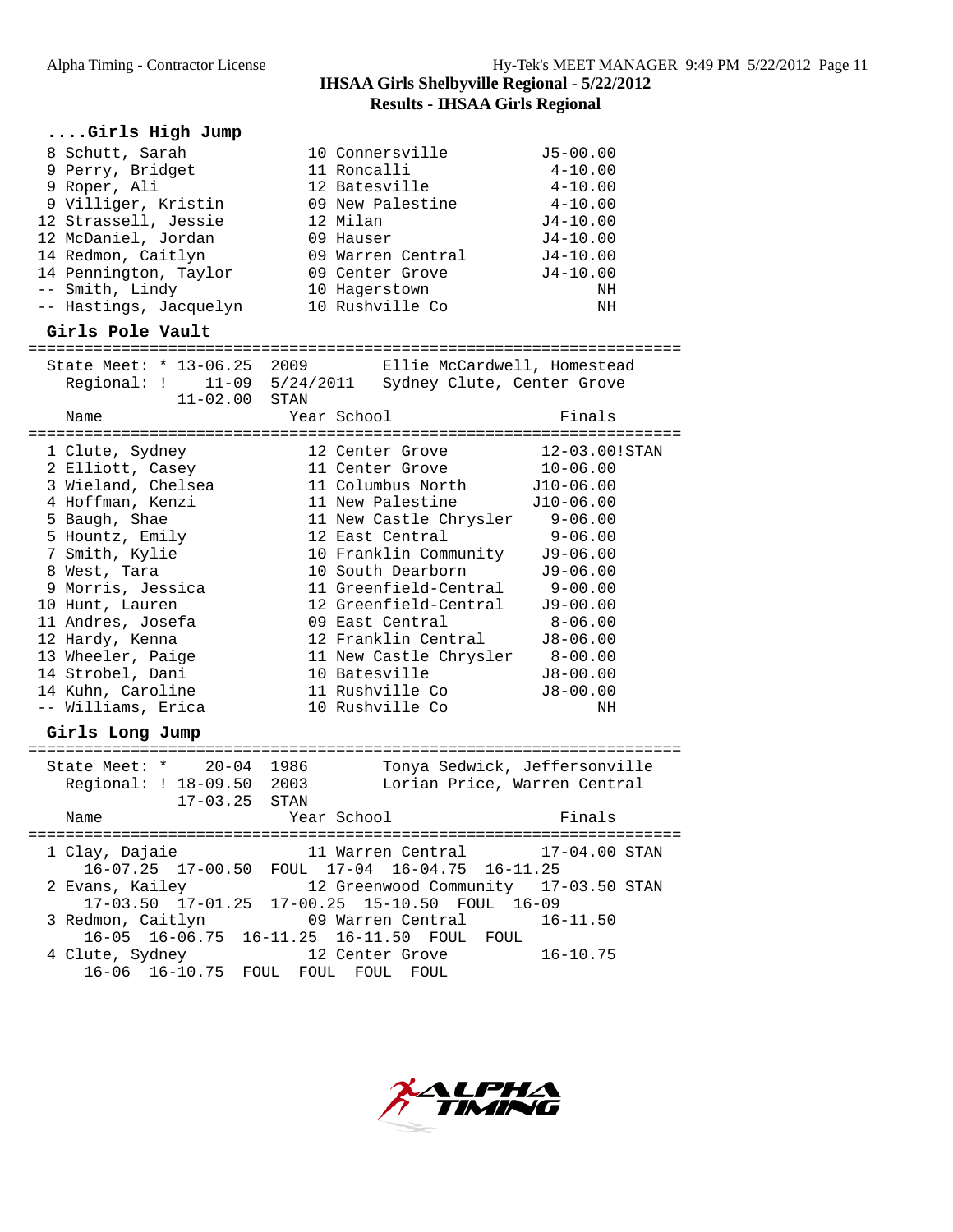#### **Results - IHSAA Girls Regional**

|  |  |  | Girls Long Jump |  |  |
|--|--|--|-----------------|--|--|
|--|--|--|-----------------|--|--|

|                               | 5 Schimmel, Brittany 11 South Dearborn             | $16 - 08.00$ |
|-------------------------------|----------------------------------------------------|--------------|
|                               | 16-08 15-10 16-03.75 15-08.50 15-10 15-07          |              |
|                               | 6 Hampton, Whitney 11 Richmond                     | $16 - 00.00$ |
|                               | FOUL 16-00 15-08 15-07 15-01 14-03                 |              |
|                               | 7 Stephenson, Natalie 199 Triton Central           | $15 - 11.00$ |
|                               | 14-08.50 15-07 15-10 15-05 15-05.25 15-11          |              |
|                               | 8 Vormorh, Hannah 12 Franklin County 15-09.25      |              |
|                               | 14-11 14-07.50 15-08.25 14-11.25 15-09.25 14-03.75 |              |
|                               | 9 Britt, Lindsey 11 Columbus North 15-07.25        |              |
|                               | 15-07.25 FOUL FOUL 14-00.75 15-05.25 15-04         |              |
|                               |                                                    | $15 - 05.00$ |
| 15-04 14-11 15-05             |                                                    |              |
|                               | 11 Washington, Kaneisha 09 Richmond                | $15 - 04.50$ |
| 15-04 15-01.50 15-04.50       |                                                    |              |
|                               | 12 Ricke, Kirsten 12 09 Oldenburg Academy          | $15 - 02.25$ |
| $15-02.25$ $14-09$ $15-00.25$ |                                                    |              |
|                               | 13 Gray, Erin 12 Hagerstown                        | $15 - 01.25$ |
| $14-09.75$ $12-11$ $15-01.25$ |                                                    |              |
|                               | 14 Bowling, Kelsey 69 Jac-Cen-Del                  | $14 - 07.00$ |
| 14-07 14-01.75 FOUL           |                                                    |              |

**Girls Shot Put**

| State Meet: * 50-09 2011 Tori Bliss, Portgae                                       |               |                          |
|------------------------------------------------------------------------------------|---------------|--------------------------|
| Regional: ! 45-08.50 2004 Kimmeyonia Reed, Warren Central                          |               |                          |
| 40-05.00 STAN                                                                      |               |                          |
|                                                                                    |               |                          |
| Name                                                                               |               | Year School Finals       |
|                                                                                    |               |                          |
| 1 Napariu, Sonya (12 New Palestine (22-00.00 STAN                                  |               |                          |
| 40-11.50 42-00 42-00 41-00 40-09 41-02                                             |               |                          |
| 2 Wheat, Makenzie 311 South Dearborn 31-06.50 STAN                                 |               |                          |
| 40-01 40-07 41-06.50 39-11.50 41-01.50 40-02.50                                    |               |                          |
| 3 Christy, Erica 11 Greenwood Community 38-09.00                                   |               |                          |
| FOUL 38-09 38-07 FOUL 37-09 34-09                                                  |               |                          |
| 4 Thomas, Emily 10 Knightstown 37-11.00                                            |               |                          |
| FOUL 37-05.50 37-11 35-00 36-02 34-04.50                                           |               |                          |
| 5 Loesch, Sarah 10 Columbus East 37-02.50                                          |               |                          |
| 35-02.50 35-08 36-09.50 37-02.50 36-06.50 35-06.50                                 |               |                          |
|                                                                                    |               |                          |
| 6 Meyer, Jenna 11 North Decatur 35-05.00<br>34-01 35-01.50 33-10 35-01 35-05 32-04 |               |                          |
|                                                                                    |               |                          |
| 7 Stone, Stephanie $09$ Center Grove 34-11.00                                      |               |                          |
| 31-07 34-03.50 34-11 32-09 FOUL 32-03.50                                           |               |                          |
| 8 Keith, Emilee 11 Greensburg 34-10.00                                             |               |                          |
| 29-03 34-10 33-05 31-00 32-11.50 32-05.50                                          |               |                          |
| 9 Hart, Savannah 10 Greenfield-Central 34-05.00                                    |               |                          |
| 34-05 31-06 32-01.50 32-06 32-05.50 32-06.50                                       |               |                          |
| 10 Delks, Rebekkah                                                                 |               | 11 Cambridge Ci 33-11.00 |
| $33-07$ $30-02$ $33-11$                                                            |               |                          |
| 11 Plankenhorn, Kaci                                                               | 11 Hagerstown | $33 - 08.00$             |
| $33-08$ $32-06$ $31-08.50$                                                         |               |                          |
|                                                                                    |               |                          |

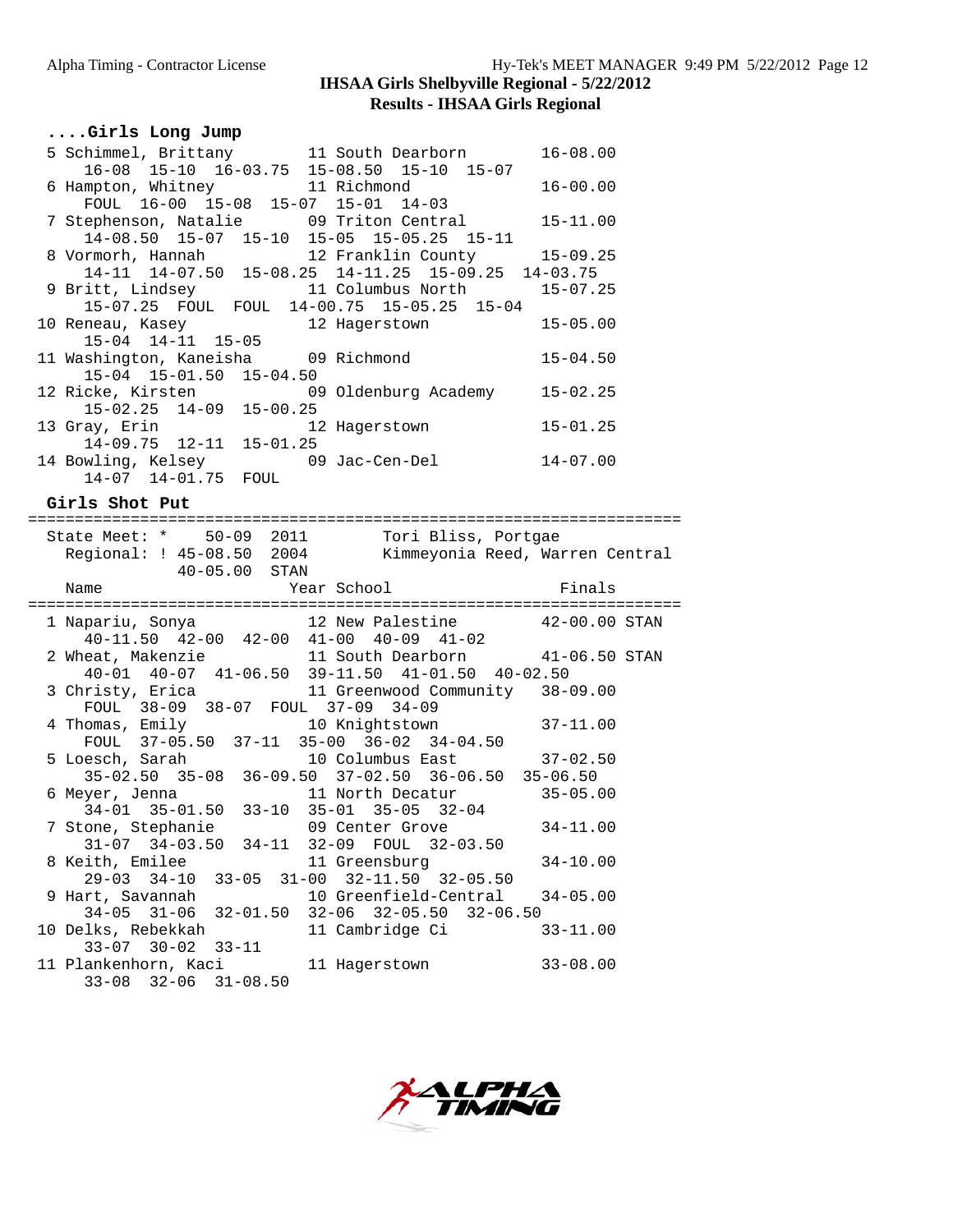## Alpha Timing - Contractor License Hy-Tek's MEET MANAGER 9:49 PM 5/22/2012 Page 13 **IHSAA Girls Shelbyville Regional - 5/22/2012 Results - IHSAA Girls Regional**

| Girls Shot Put                   |                   |              |
|----------------------------------|-------------------|--------------|
| 12 Hart, Haley                   | 09 Morristown     | $33 - 07.00$ |
| $30 - 06$ $33 - 07$ $30 - 10$    |                   |              |
| 13 Forte, Ericka                 | 10 Warren Central | $33 - 03.00$ |
| $30 - 11$ $33 - 01$ $33 - 03$    |                   |              |
| 14 Kamman, Mary                  | 10 Greensburg     | $32 - 06.00$ |
| $32 - 06$ $31 - 11$ $30 - 09.50$ |                   |              |
| 15 Raines, Elizabeth             | $10$ Tri          | $31 - 11.00$ |
| $28 - 05.50$ $29 - 07$ $31 - 11$ |                   |              |

**Girls Discus Throw**

| ===============                       |                                                                                               |                |
|---------------------------------------|-----------------------------------------------------------------------------------------------|----------------|
| Regional: ! 150-05 2008               | State Meet: * 165-04 1999 Stacy Martin, Edgewood<br>Monteka Flowers, Warren Central           |                |
| 127-06 STAN                           |                                                                                               |                |
| Name                                  | Year School                                                                                   | Finals         |
| ------------------------------------  | =======================                                                                       |                |
|                                       | 1 Napariu, Sonya               12 New Palestine<br>-<br>130-02 132-02 130-07 FOUL 123-02 FOUL | 132-02.00 STAN |
| 2 Wheat, Makenzie                     | 11 South Dearborn                                                                             | $125 - 09.00$  |
|                                       | 123-06 113-04 120-05 125-09 FOUL 124-05                                                       |                |
| 118-01 122-06 121-01 110-06 FOUL FOUL | 3 Landuyt, Jacqueline 10 Greenfield-Central                                                   | $122 - 06.00$  |
| 4 Loesch, Sarah 10 Columbus East      |                                                                                               | $118 - 10.00$  |
|                                       | FOUL 115-00 117-00 118-10 FOUL 108-06                                                         |                |
| 5 Meyer, Jenna 11 North Decatur       |                                                                                               | $111 - 03.00$  |
| 111-03 103-01 101-09 FOUL FOUL 92-06  |                                                                                               |                |
|                                       | 6 Krempel, Tessa 10 Columbus North                                                            | $110 - 00.00$  |
| FOUL FOUL 110-00 FOUL FOUL FOUL       |                                                                                               |                |
| 7 Jones, Jordan 12 Center Grove       |                                                                                               | $108 - 09.00$  |
| 93-02 94-10 106-09 105-00 FOUL 108-09 |                                                                                               |                |
| 8 Plankenhorn, Kaci 11 Hagerstown     |                                                                                               | $104 - 03.00$  |
| 91-01 80-06 104-03 93-05 96-02 87-06  |                                                                                               |                |
| 9 Kamman, Mary                        | 10 Greensburg                                                                                 | $101 - 00.00$  |
| 101-00 81-10 FOUL                     |                                                                                               |                |
| 10 Kortz, Katie                       | 11 Knightstown                                                                                | $100 - 00.00$  |
| 94-05 FOUL 100-00 96-05 92-10 99-07   |                                                                                               |                |
| 11 Richards, Sarah                    | 10 Richmond                                                                                   | $99 - 07.00$   |
| $99-07$ $99-00$ $96-02$               |                                                                                               |                |
| 12 Skeem, Shelyse                     | 11 Franklin Community 96-01.00                                                                |                |
| 94-03 96-01 86-01                     |                                                                                               |                |
| 13 Wilson, Jessica                    | 09 Indpls Lutheran                                                                            | $87 - 03.00$   |
| $87-03$ $82-09$ $77-00$               |                                                                                               |                |
| 14 Delks, Rebekkah                    | 11 Cambridge Ci                                                                               | $78 - 07.00$   |
| FOUL 73-11 78-07                      |                                                                                               |                |
| 15 Louder, Allie                      | 09 North Decatur                                                                              | $78 - 03.00$   |
| 76-06 FOUL 78-03                      |                                                                                               |                |
| 16 Korrie, Stella                     | 12 Franklin Central 77-06.00                                                                  |                |
| FOUL FOUL 77-06                       |                                                                                               |                |